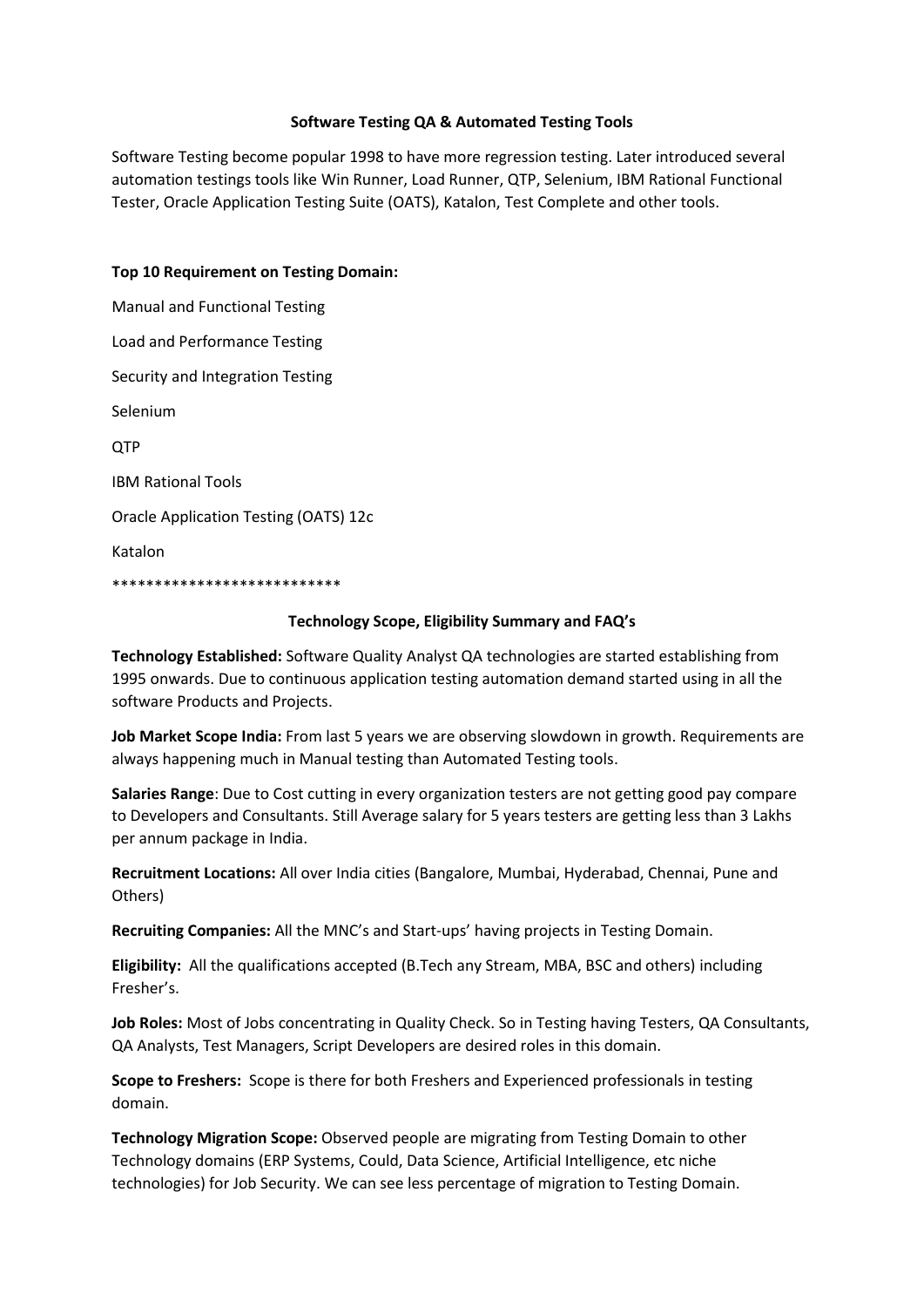**KT & Training in Testing:** Availability is high, for manual testing lot of documents and videos available online not required to approach institutions much. Whereas for Automation testing Tools required to take KT from a Experience professionals.

**References:** Need to provide few articles links and Gartner/Other surveys.

**Blogs and Information Centre:** Need to provide few links

## \*\*\*\*\*\*\*\*\*\*\*\*\*\*\*\*\*\*\*\*

| <b>Technology</b> | Sub<br><b>Module</b> | <b>Job Role</b> | <b>Experie</b><br>nce | Locati<br>on | <b>Analys</b><br>is | Report<br>(Quarterly/Ye<br>ar) | <b>Comments</b> |
|-------------------|----------------------|-----------------|-----------------------|--------------|---------------------|--------------------------------|-----------------|
|                   |                      |                 |                       |              |                     |                                |                 |
| Software          | Manual               | QA              | Any                   | India        | 60%                 | Show in Red                    | Decrease in     |
| Testing           | <b>Testing</b>       | Analyst         |                       |              |                     | Down Arrow                     | Demand          |
| Software          | Manual               | QA              | Any                   | India        | 75%                 | Show in Red                    | Decrease in     |
| Testing           | Testing              | Develope<br>r   |                       |              |                     | Down Arrow                     | Demand          |
| Software          | Manual               | QA              | Any                   | India        | 70%                 | Show in Red                    | Decrease in     |
| <b>Testing</b>    | Testing              | Manager         |                       |              |                     | Down Arrow                     | Demand          |
| Software          | Manual               | QA              | Any                   | India        | 80%                 | Show in Red                    | Decrease in     |
| Testing           | <b>Testing</b>       | Consulta<br>nts |                       |              |                     | Down Arrow                     | Demand          |
| Software          | Seleniu              | Script          | Any                   | India        | 90%                 | Show in                        | Decrease in     |
| Testing           | m                    | Develope        |                       |              |                     | <b>Yellow Down</b>             | Demand          |
|                   |                      | rs              |                       |              |                     | Arrow                          |                 |
| Software          | Seleniu              | QA              | Any                   | India        | 85%                 | Show in                        | Decrease in     |
| Testing           | m                    | Analyst         |                       |              |                     | <b>Yellow Down</b><br>Arrow    | Demand          |
| Software          | <b>QTP</b>           | Script          | Any                   | India        | 80%                 | Show in Red                    | Decrease in     |
| <b>Testing</b>    |                      | Develope<br>rs  |                       |              |                     | Down Arrow                     | Demand          |
| Software          | <b>QTP</b>           | QA              | Any                   | India        | 80%                 | Show in Red                    | Decrease in     |
| <b>Testing</b>    |                      | Analyst         |                       |              |                     | Down Arrow                     | Demand          |
| Software          | <b>OATS</b>          | Script          | Any                   | India        | 110%                | Show in Green                  | Demand          |
| Testing           |                      | Develope<br>rs  |                       |              |                     | Up Arrow                       | Observed        |
| Software          | <b>OATS</b>          | QA              | Any                   | India        | 100%                | Show in Green                  | Demand          |
| Testing           |                      | Analyst         |                       |              |                     | Up Arrow                       | Observed        |
| Software          | <b>IBM</b>           | Script          | Any                   | India        | 80%                 | Show in Red                    | Decrease in     |
| <b>Testing</b>    | Rational             | Develope        |                       |              |                     | Down Arrow                     | Demand          |
|                   | Tools                | rs              |                       |              |                     |                                |                 |
| Software          | <b>IBM</b>           | QA              | Any                   | India        | 65%                 | Show in Red                    | Decrease in     |
| <b>Testing</b>    | Rational             | Analyst         |                       |              |                     | Down Arrow                     | Demand          |
|                   | Tools                |                 |                       |              |                     |                                |                 |
| Software          | Other                | Script          | Any                   | India        | 90%                 | Show in                        | Demand          |
| Testing           | <b>Testing</b>       | Develope        |                       |              |                     | <b>Yellow Down</b>             | Observed        |
|                   | Tools                | rs              |                       |              |                     | Arrow                          |                 |
| Software          | Other                | QA              | Any                   | India        | 95%                 | Show in                        | Demand          |
| Testing           | <b>Testing</b>       | Analyst         |                       |              |                     | <b>Yellow Down</b>             | Observed        |
|                   | Tools                |                 |                       |              |                     | Arrow                          |                 |